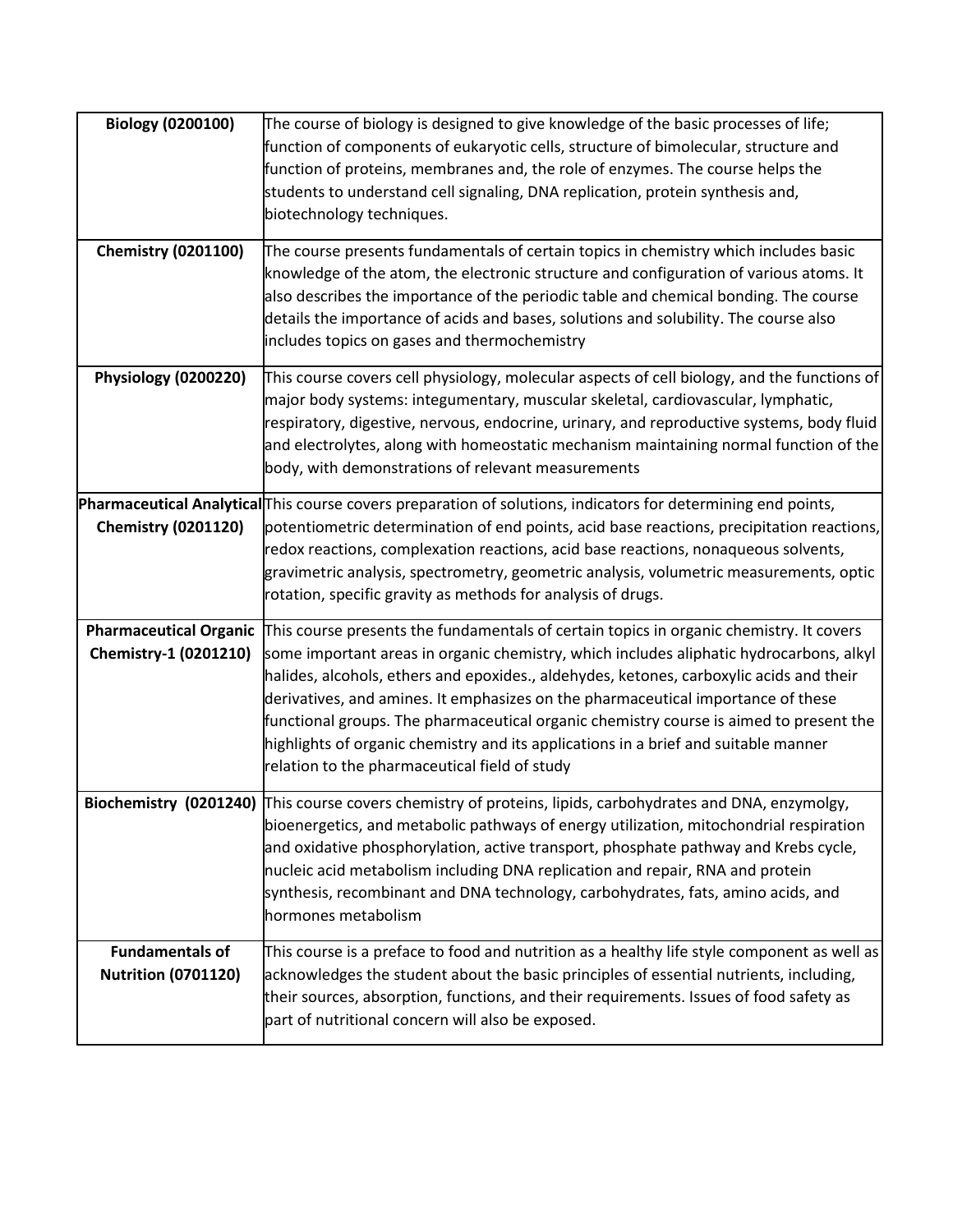| <b>Nutrition Life Span</b>    | Principles of nutrition applied to meeting dietary needs of individuals throughout their                       |
|-------------------------------|----------------------------------------------------------------------------------------------------------------|
| (0701220)                     | life cycle. Study of relationship among nutrition, growth, development, and maturity                           |
|                               | with emphasis on physical and psychosocial considerations affecting food intake                                |
|                               |                                                                                                                |
| <b>Food Microbiology</b>      | This course covers advances in several areas of food processing technologies as well as                        |
| (0701240)                     | HACCP implementation for ensuring the safety of the food supply. The course will                               |
|                               | provide knowledge on the effects and significance of the presence and growth of                                |
|                               | microorganisms in foods. Students will understand the relationship of microorganisms                           |
|                               | to food safety and quality, food borne illness and intoxication and food preservation and                      |
|                               | bioprocessing. It will identify the major microbes involved in foodborne illnesses.                            |
|                               | Nutrition & Metabolism Nutrition is intimately linked with body metabolism. The goal of this course is to give |
|                               |                                                                                                                |
| (0701225)                     | you an understanding of what the body does with the food we eat. We begin with a                               |
|                               | detailed study of enzymes including the importance of vitamins and minerals. We then                           |
|                               | examine metabolic reactions used to obtain energy from carbohydrates, protein and fat                          |
|                               | as well as reactions used to rid our body o wastes such as urea and uric acid. The key                         |
|                               | role of the liver in metabolism will be emphasized throughout the course. Other topics                         |
|                               | will include digestive hormones, production of lactic acid, lipid carriers and the effects of                  |
|                               | low carbohydrate diets, including the effect on                                                                |
|                               | insulin/glucagon ratio, gluconeogenesis, ketosis and more.                                                     |
| <b>Pharmacology for</b>       | This course provides an integrated approach to the biochemical functions and                                   |
| <b>Dietitians (0701223)</b>   | nutritional metabolism and drug-nutrient interactions of fat-soluble and water-soluble                         |
|                               | vitamins. The course will emphasize on the comprehensive study of terms used by                                |
|                               | health care practitioners to describe laboratory, radiology, pathology procedures and                          |
|                               | pharmacological products by body systems. Other topics covered are, pharmacokinetics,                          |
|                               | pharmacodynamics, bioavailability and biotransformation of drugs, drug-nutrient                                |
|                               | interactions of antibiotics, antiviral drugs, IV and TPN fluids, anesthetics, anti-histamine,                  |
|                               | autonomic, cardiovascular, central nervous system.                                                             |
|                               |                                                                                                                |
| <b>Basics of Food Science</b> | The fundamental biological, chemical and physical scientific principles associated with                        |
| (0701223)                     | the study of foods; topics include food composition and nutrition, food additives and                          |
|                               | regulations, food safety and toxicology, food processing, food engineering, food                               |
|                               | biotechnology, product development and sensory evaluation                                                      |
| <b>Food Production &amp;</b>  | An introduction to the basic technologies applied to preserve and process of food.                             |
| Preparation (0701224)         | Principles and methods of the different food processing technologies, and the chemical,                        |
|                               | physical, and sensory requirements needed in processed foods as well as the role of                            |
|                               | processing technology as it applies to different categories of food products will be                           |
|                               | covered                                                                                                        |
|                               |                                                                                                                |
|                               | Nutrition in Inborn Errors This course introduces the most commonly encountered inborn errors of metabolism    |
| of Metabolism                 | that have nutritional implications. The course will give insight on nutrition in critical                      |
| (0701322)                     | care. It will highlight clinical presentation, diagnosis and treatment; mainly, medical                        |
|                               | nutrition therapy based on evidence, previous and current research                                             |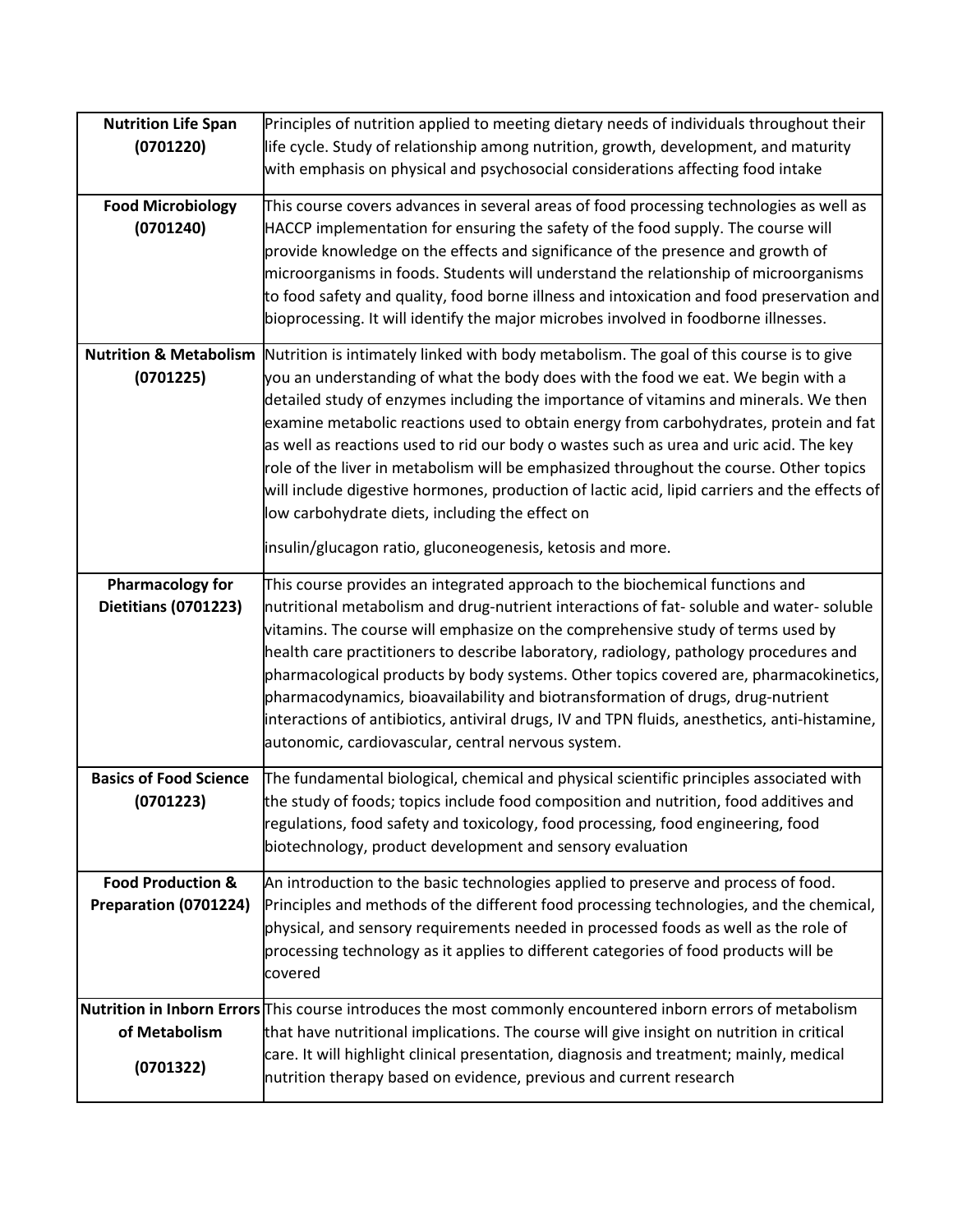| <b>Food Chemistry</b><br>(0701320)                         | The course will cover the science and chemistry of food as related to storage and<br>processing of major food commodities including meats and poultry, seafood, fruits and<br>vegetables, cereal grains and baked goods, eggs, dairy, and confectionaries.                                                                                                                                                                                                                                                                                                                                                                                                                                                                                                                                                                                                                                       |
|------------------------------------------------------------|--------------------------------------------------------------------------------------------------------------------------------------------------------------------------------------------------------------------------------------------------------------------------------------------------------------------------------------------------------------------------------------------------------------------------------------------------------------------------------------------------------------------------------------------------------------------------------------------------------------------------------------------------------------------------------------------------------------------------------------------------------------------------------------------------------------------------------------------------------------------------------------------------|
| (701443)                                                   | Dietitian Job Shadowing The course will provide experience beyond the classroom and help students transition<br>from classroom learning to professional application. Students are going to observe a<br>practicing dietitian in the various setting of dietetics to include clinical, community and<br>food service management                                                                                                                                                                                                                                                                                                                                                                                                                                                                                                                                                                   |
| <b>Methods (0701325)</b>                                   | Biostatistics & Research The course provides a survey of data and data types. Specific topics include tools for<br>describing central tendency and variability in data; methods for performing inference on<br>population means and proportions via sample data; statistical hypothesis testing and its<br>application to group comparisons; issues of power and sample size in study designs; and<br>random sample and other study types                                                                                                                                                                                                                                                                                                                                                                                                                                                        |
| <b>Nutritional Assessment</b><br>(0701323)                 | This course provides an introduction for the nutritional assessment as part of nutrition<br>care process. It orients the students to the basic aspects of nutritional assessment<br>systems. It emphasizes on the theoretical knowledge and practical skills regarding<br>different aspects of nutritional assessment: anthropometric, laboratory, clinical, dietary<br>assessments and includes an evaluation of their strengths and limitations. The<br>laboratory sessions utilize active application of tools and techniques used for<br>assessment of nutritional status that is specific for the individualized care of<br>patients/clients. These laboratory-based sessions will include<br>a) nutritional assessment via dietary, biochemical and anthropometric methods,<br>b) statistical analysis & interpretation of dietary assessment and c) clinical examination<br>of a patient. |
| <b>Communication in</b><br><b>Nutrition (0701324)</b>      | The course will cover communication, behavioral, and counseling theories as they relate<br>to nutrition counseling. Emphasis on development of skills to promote healthy eating<br>behaviors. Examination of eating disorders and obesity, including preventative and<br>therapeutic interventions. The course aims at developing knowledge and understanding<br>of health behavior and learning theories and practices in order to plan and produce<br>nutrition education programs or communication messages, tools and techniques that<br>will contribute to preventing diet-related diseases and promoting health. This course will<br>address nutrition communication and education theories applied to individuals and<br>groups.                                                                                                                                                          |
| <b>Food Service Systems</b><br><b>Management (0701326)</b> | An overview of the foodservice industry including quantity food production and service,<br>designing physical facilities and administration of foodservice facilities. Topics covered<br>include food and worker safety, menu planning, purchasing, receiving, storage,<br>production, assembly, distribution, service, facility design and equipment, management<br>functions, and financial principles                                                                                                                                                                                                                                                                                                                                                                                                                                                                                         |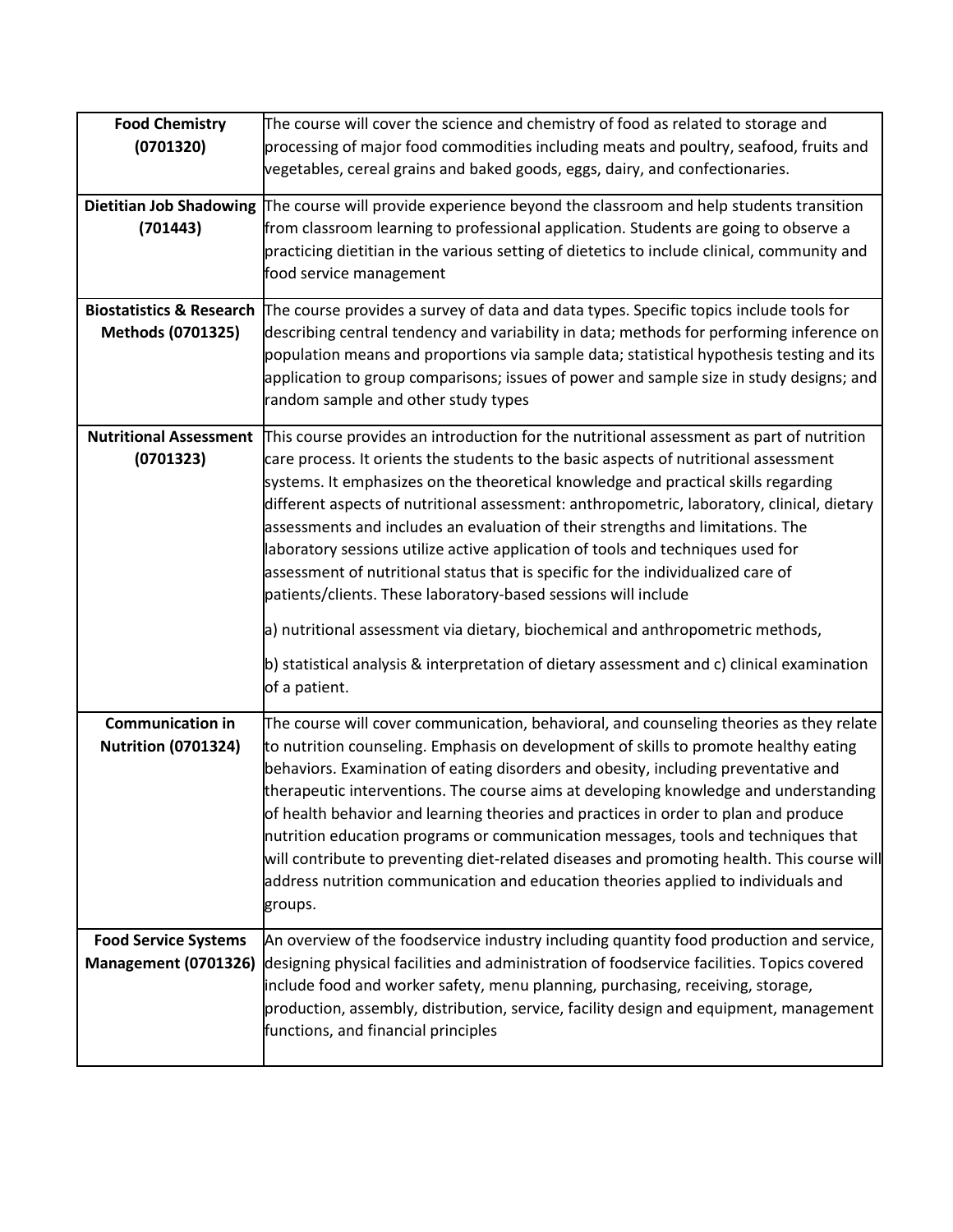| <b>Medical Nutrition</b>                      | The course provides detailed information on the role of nutrition in the prevention and                                                                                                                                                                                                                                                                                                                                                                                                                                                                                                                                                                                                                                                                                                                                                                                                                                                                                                                                                              |
|-----------------------------------------------|------------------------------------------------------------------------------------------------------------------------------------------------------------------------------------------------------------------------------------------------------------------------------------------------------------------------------------------------------------------------------------------------------------------------------------------------------------------------------------------------------------------------------------------------------------------------------------------------------------------------------------------------------------------------------------------------------------------------------------------------------------------------------------------------------------------------------------------------------------------------------------------------------------------------------------------------------------------------------------------------------------------------------------------------------|
| Therapy I (0701327)                           | treatment of disease. This course covers conditions most seen in dietetic clinics; obesity,<br>diabetes, cardiovascular, upper and lower gastrointestinal, hepatobiliary, pancreatic,<br>endocrine and exocrine diseases. The disease process, related biochemical issues,<br>nutritional assessment, medical nutrition therapy and food and fluid issues are<br>discussed in details for each disease. The practical component will focus on utilizing the<br>nutrition care process to assist in understanding evidence-based assessment practices,<br>diagnosis of nutrition- related problems, the physiology and nutrition interventions for<br>specific diseases and disorders during the acute and chronic setting including nutrition<br>support options, and appropriate monitoring and evaluation techniques during follow<br>up. The diseases and disorders that will be focused on, but not limited to, are inborn<br>errors of metabolism and hyper metabolism in the acute and chronic setting including<br>nutrition support options. |
| <b>Community Nutrition</b><br>(0701328)       | This course will examine the role of nutrition in promoting, maintain and improving<br>health in the community. The course includes an introduction to public health nutrition,<br>food programs, and national nutrition monitoring. It investigates traditional aspects of<br>the emerging health delivery system, as well as entrepreneurial ventures. During the<br>course, students will study the effects of socioeconomic statuses, cultural, legislative,<br>political, scientific and psychological factors on public food choices and community<br>health nutrition. Students will learn how to target populations, deliver effective<br>nutrition interventions in the community and perform a community-based needs<br>assessment. Learning of principles related to nutrition education, program planning, and<br>outcome evaluations will be also discussed.                                                                                                                                                                            |
|                                               | Menu planning (0701329) This course encompasses the principles and techniques of menu planning for healthy<br>persons. Topics include nutrient needs for optimum health, dietary guidelines, food<br>groups, food portion sizes, and the use of exchange lists for meal planning and client<br>nutrition education in both the English and Arabic languages. In this course, students<br>will master the process of translating the nutrition needs of individuals and groups into<br>food choices and selected menus composed of international, local and Middle Eastern<br>foods.                                                                                                                                                                                                                                                                                                                                                                                                                                                                  |
| <b>Food Quality &amp; Safety</b><br>(0701330) | Introduction to food safety from farm-to-fork. Topics include good agricultural practices,<br>good manufacturing practices, food safety regulations, and an overview of Hazard<br>Analysis Critical Control Point (HACCP). Emphasis on control of biological, chemical, and<br>physical hazards to assure food safety                                                                                                                                                                                                                                                                                                                                                                                                                                                                                                                                                                                                                                                                                                                                |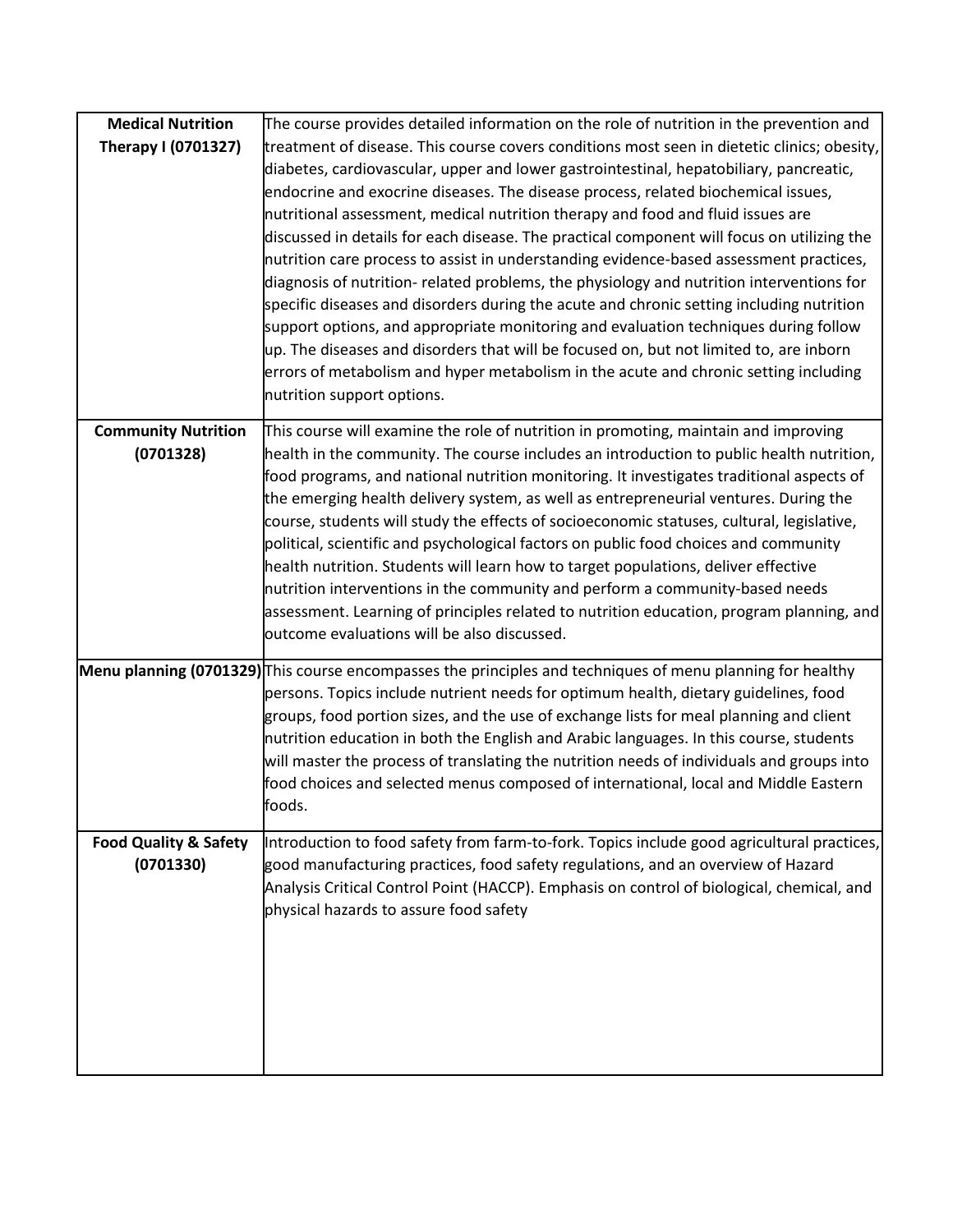| <b>Medical Nutrition</b><br><b>Therapy II (0701427)</b>             | The course provides detailed information on the role of nutrition in the prevention and<br>treatment of disease. This course covers conditions most seen in dietetic clinics; renal,                                                                                                                                                                                                                                                                                                                                                                                                                                                                                                                                                                                                                                                                                                                                            |
|---------------------------------------------------------------------|---------------------------------------------------------------------------------------------------------------------------------------------------------------------------------------------------------------------------------------------------------------------------------------------------------------------------------------------------------------------------------------------------------------------------------------------------------------------------------------------------------------------------------------------------------------------------------------------------------------------------------------------------------------------------------------------------------------------------------------------------------------------------------------------------------------------------------------------------------------------------------------------------------------------------------|
|                                                                     | hematological, neurological, pulmonary, metabolic stress, neoplastic diseases and AIDS.<br>The disease process, related biochemical issues, nutritional assessment, medical<br>nutrition therapy and food and fluid issues are discussed in details for each disease. The<br>practical component will focus on utilizing the nutrition care process to assist in<br>understanding evidence-based assessment practices, diagnosis of nutrition-related<br>problems, the physiology and nutrition interventions for specific diseases and disorders<br>during the acute and chronic setting including nutrition support options, and<br>appropriate monitoring and evaluation techniques during follow up. The diseases and<br>disorders that will be focused on, but not limited to, are inborn errors of metabolism,<br>oncology, and hyper metabolism in the acute and chronic setting including nutrition<br>support options. |
| <b>Sports and Fitness</b><br><b>Nutrition (0701420)</b>             | The main focus of this course is to identify and understand the role of nutrition in fitness<br>and sports. The contents are focused on where nutrition can help maximize muscle<br>strength, endurance, and flexibility; through building muscle and reducing fat.<br>Techniques for guiding athletes in proper nutrition in training, and effective methods to<br>prevent dehydration and sports related injuries due to insufficient nutrient levels will be<br>delivered. Real case studies are examined, exploring leading methods & techniques in<br>optimizing sports performance with proper nutrition.                                                                                                                                                                                                                                                                                                                 |
| <b>Ethics for Healthcare</b><br>Professionals (0701221)             | The course will cover an overview of the history of ethics, Blanchard & Peale's 3-step<br>model, ecological model, approaches to ethics, applying ethics to the healthcare<br>professionals, confidentiality, medical records, patients' rights and liability in healthcare<br>system.                                                                                                                                                                                                                                                                                                                                                                                                                                                                                                                                                                                                                                          |
| <b>Alternative Food &amp;</b><br><b>Herbal Therapy</b><br>(0701421) | The course content provides students with information about food, botanical or herbal<br>products that allow them to make judgments about clinical effectiveness and potential<br>for adverse consequences in patients. The course explores the various aspects of food,<br>herbs and dietary supplements as part of Complementary, Alternative, and Integrative<br>therapy; and further gives an insight into aspects related to their safety and efficacy. The<br>course includes a variety of in-class activities (lectures and discussions) and active<br>learning via case studies and literature survey of current research.                                                                                                                                                                                                                                                                                              |
| <b>Topics in Dietetics</b><br><b>Practice (0701422)</b>             | This is a variable-content course. The course explores advanced and hot topics in the<br>areas of nutrition, foods, exercise or health, using higher- order thinking and problem-<br>solving skills. Qualitatively and quantitatively, the course assesses current facts<br>supported by scientific literature, as well as controversial issues with conflicting data.                                                                                                                                                                                                                                                                                                                                                                                                                                                                                                                                                          |